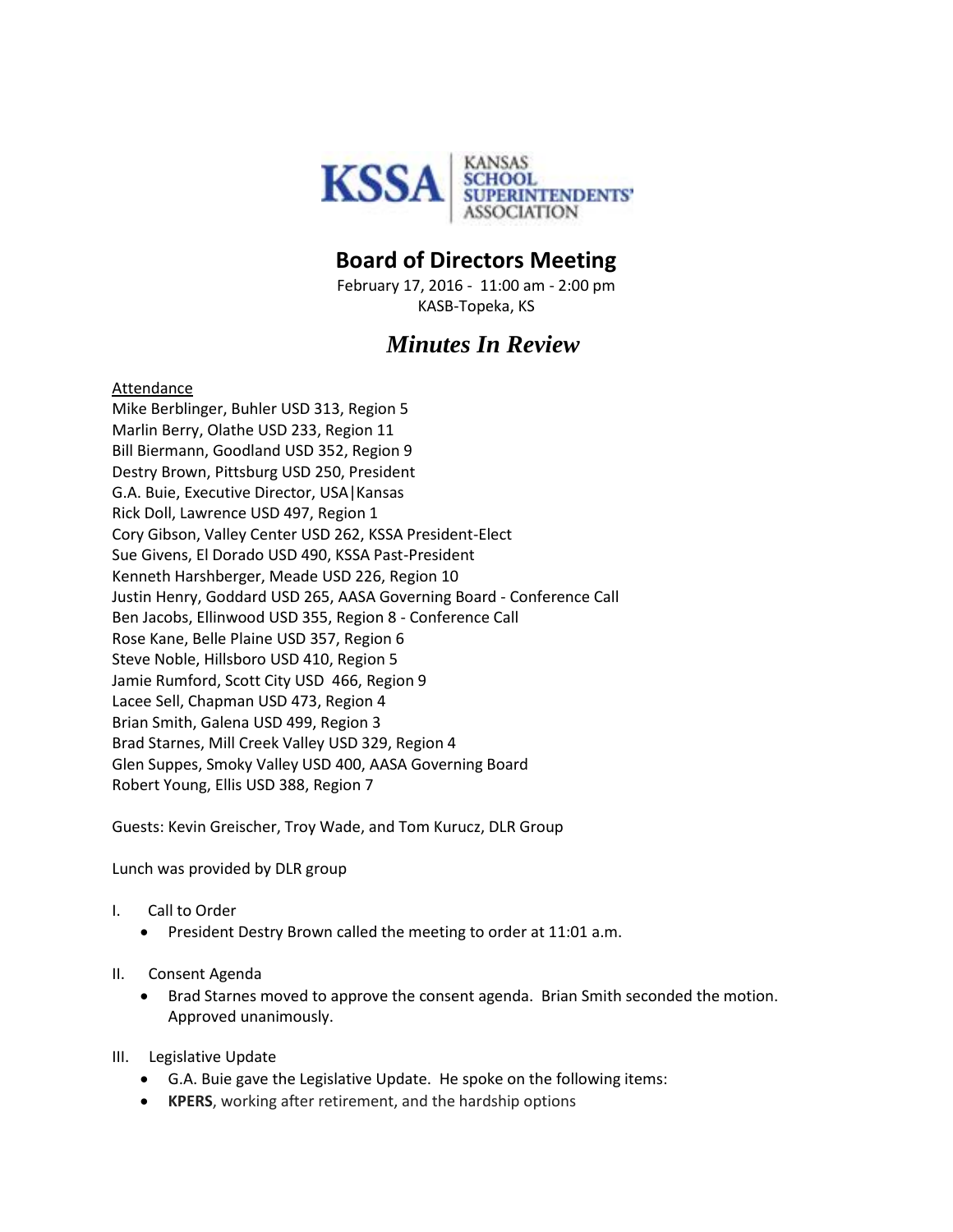- **HB2700**: Rep. Edmond's bill on Liability Agreements (pre-arrangements)
- **HB2656**: lifting the earnings cap at age 62
- **HB2484 & SB356** Bond equalization bills that are currently active, but not being worked
- **SB367**: Juvenile Justice bill
- **HB2504**: Realignment bill has been killed
- **HB2457**: Tax Credit bill that is still active
- **SB357**: Reading Program bill has been killed
- Discussion was held around the finance formula presentation that was delivered in the House Education committee on Tuesday. Marlin Berry reported on a few key points; Foundation aid based on enrollment, all day kindergarten, high needs students, career and technical education and bond equalization.
- IV. President's Report
	- No Report was given.
- V. Executive Director's Report
	- Motion was made by Sue Givens to approve the Finance Report. Seconded by Lacee Sell. Approved unanimously.
	- G.A. Buie reported that Membership is good, numbers are up. KSSA has 346 members, which is officially up 20 from this time last year. This is the first positive gain in the last 5 years.
	- G.A. Buie reported that 92 Superintendents were registered at KSSA Day.
	- G.A. Buie spoke in the Superintendent of the Year Award Luncheon, and reported that OFG sponsored the event, covering the cost of the lunch, awards, and scholarships.
- VI. USA|Kansas Meeting Update
	- USA|Kansas Board Meeting was postponed, no report given
- VII. Opportunities with Design
	- Troy Wade with the DLR Group provided lunch and discussed a model school in Missouri and Louisiana which will support both high school and college enrollments.
- VIII. AASA Report
	- Justin Henry reported on the AASA Legislative Agenda. Two points of interest: the federal budget allocation for public education is less than 2%, and it is anticipated 35% of all current superintendents will retire in the next 5 years. He also shared AASA look at "Redefining Ready."
- IX. AASA Conference Recap
	- Sue Givens and Cory Gibson discussed the conference, and thanked G.A. for his help arranging sponsorship meetings in Phoenix.
- X. New Superintendent Workshop
	- President Brown discussed the idea of adding a follow-up meeting in the spring for new superintendents. Sue Givens suggested November might also be a good time for new superintendents to meet and connect with a Council of Superintendents meeting. Rick Doll would like to extend an invitation to KELI to help support the program.
- XI. Council of Superintendents